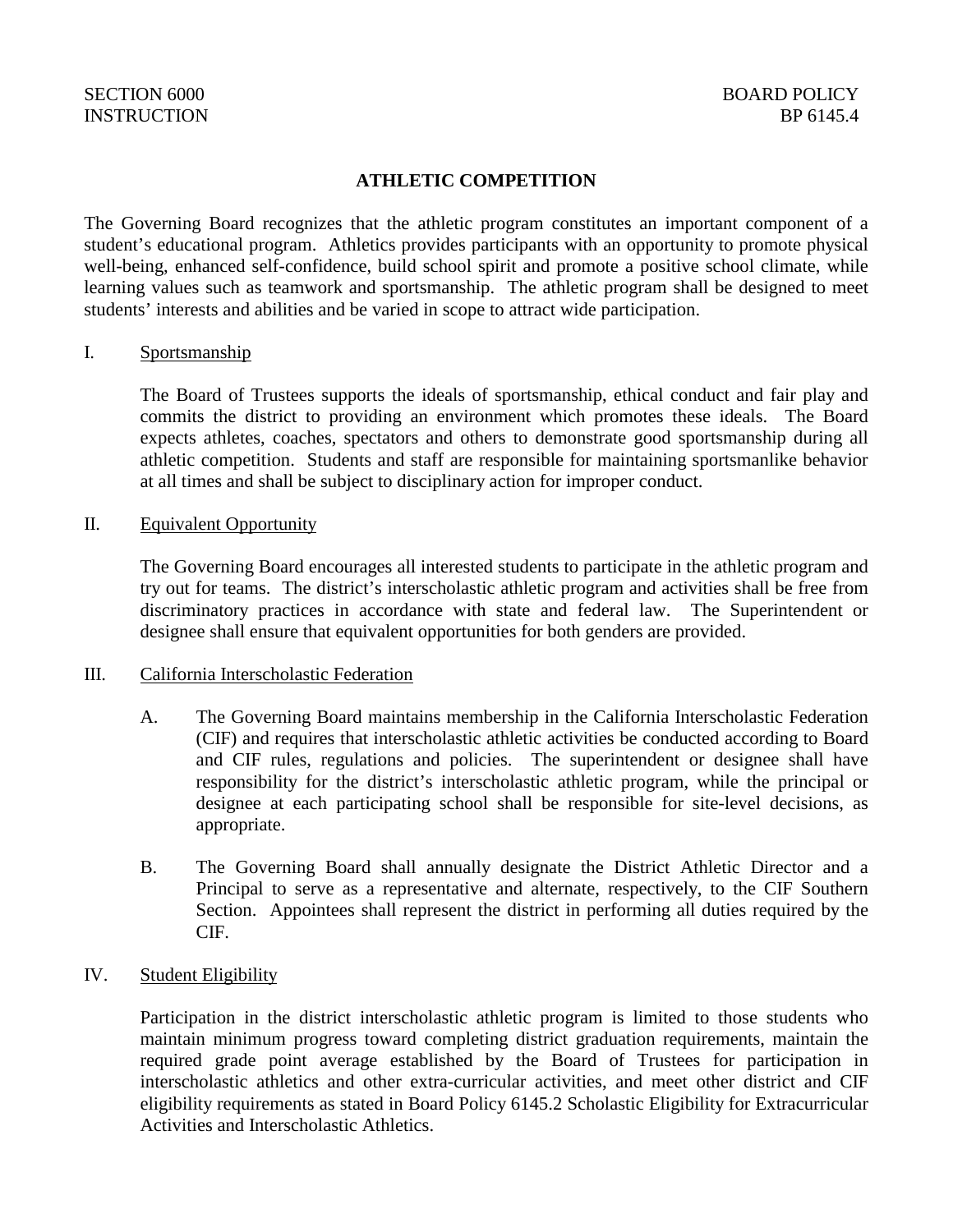## ATHLETIC COMPETITION**-** BP 6145.4 (CONT.)

Page 2

## V. Health and Safety

The Governing Board desires to give student health and safety the highest consideration in planning and conducting activities. Universal precautions shall be observed when injuries occur.

Students shall have a medical clearance before participating in the interscholastic athletic program. For the 2001-2002 school year and thereafter, all medical clearances for interscholastic athletics shall be provided by a medical doctor. Chiropractic physicals will no longer be acceptable as medical clearances for interscholastic athletics.

Care shall be taken to ensure that all athletic training and competition is conducted in a manner which will not overtax the physical capabilities of the participants. When appropriate, protective equipment shall be provided and used to prevent or minimize injuries.

### VI. Supervision

All athletic teams shall be supervised by qualified coaches to ensure that student athletes receive appropriate instruction and guidance related to safety, health, training and preparation for competition. Athletic events shall be officiated by qualified personnel.

Legal Reference: EDUCATION CODE 200-261 Prohibition of discrimination on the basis of sex 17580-17581 Football equipment 33353-33353.5 California Interscholastic Federation; implementation of policies, insurance program 33354 CDE authority over interscholastic athletics 35160.5 District policies; rules and regulations 35161 Powers and duties generally 35179 Interscholastic athletics 48930-48938 Student organizations 49020-49023 Athletic programs; legislative intent, equal opportunity, apportionment, prohibited sex discrimination

CODE OF REGULATIONS, TITLE 5

4900-4962 Nondiscrimination in elementary and secondary education programs receiving state financial assistance

5531 Supervision of extracurricular activities of pupils

5590-5596 Employment of non-certificated coaches

UNITED STATES CODE, TITLE 20

1681-1688 Discrimination based on sex or blindness, Title IX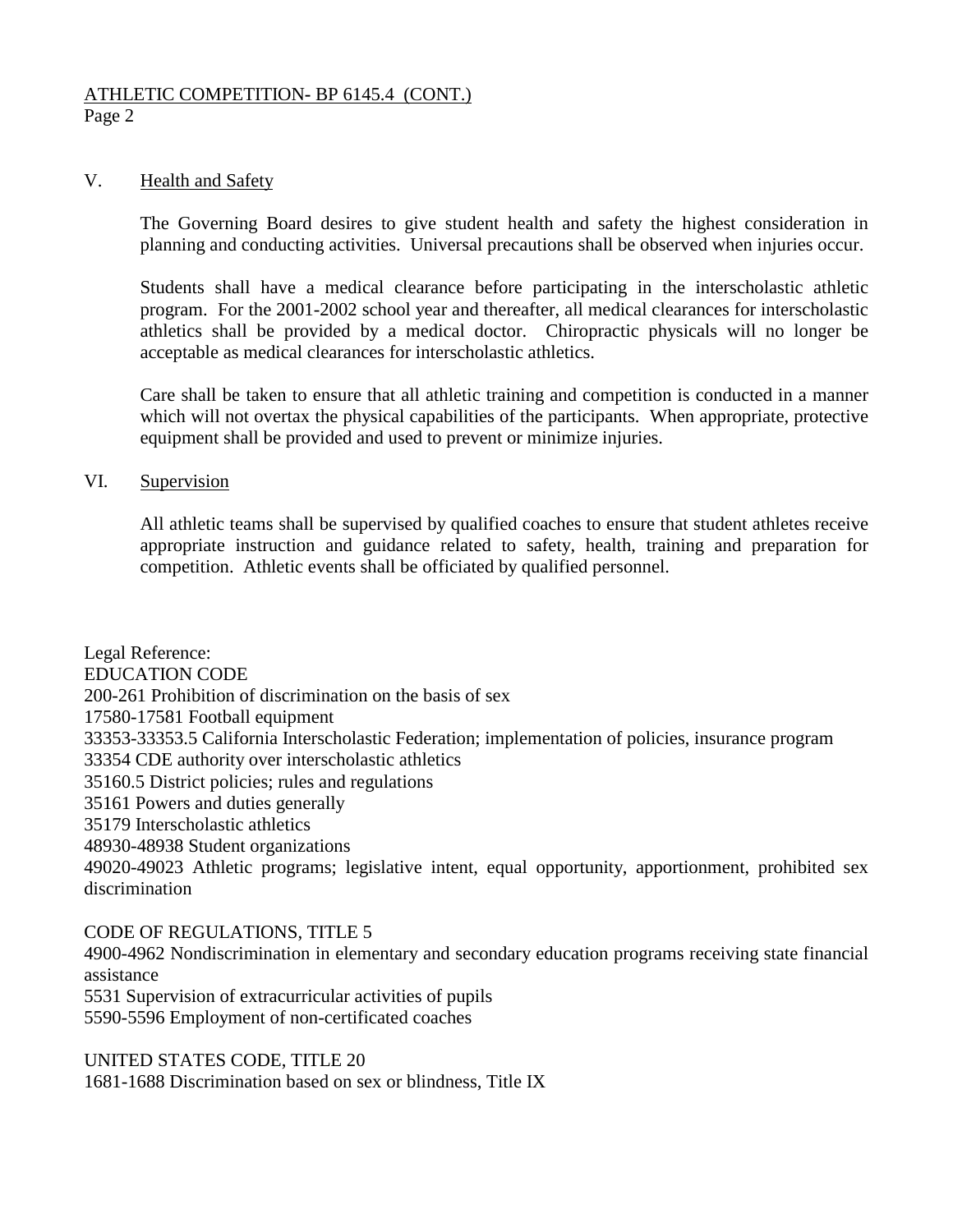## ATHLETIC COMPETITION**-** BP 6145.4 (CONT.) Page 3

COURT DECISIONS Hartzell v. Connell, (1984) 35 Cal. 3d 899

Management Resources: CSBA PUBLICATIONS A Board member's Guide to CIF and Interscholastic Sports CIF PUBLICATIONS California Interscholastic Federation Constitution and Bylaws, 1996-97 NATIONAL FEDERATION OF STATE HIGH SCHOOL ASSOCIATIONS Rules of Bleeding Players (6/87 3/93) 10/97

Adopted: 8/22/01 **Revised: 4/30/03**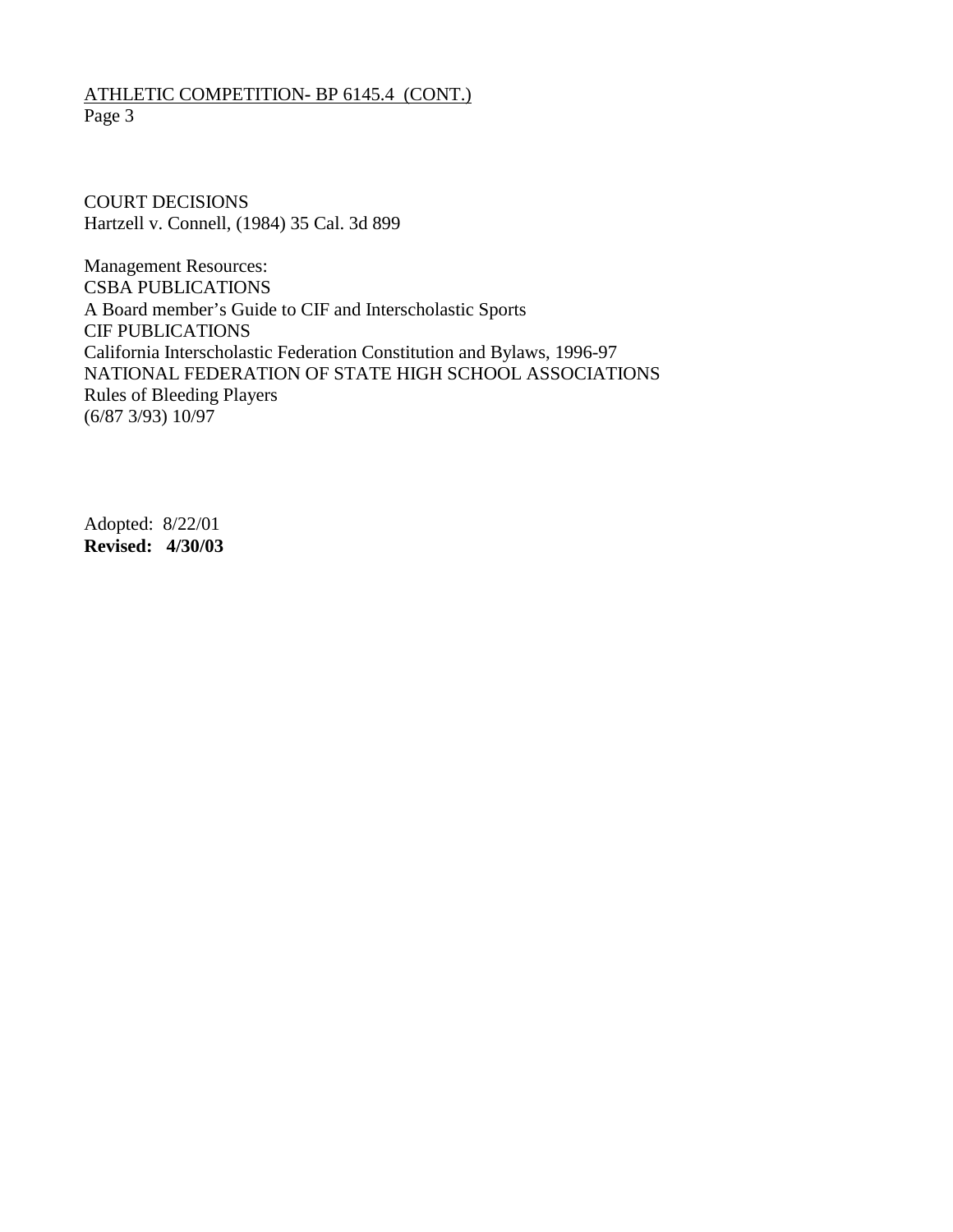## **ATHLETIC COMPETITION**

### I. Sportsmanship

- 1. In conjunction with the Board of Trustees, District and Site Administration and site staff members, codes of conduct shall be established for all individuals participating in athletics and for those in attendance at athletic events.
- 2. All athletic coaches and students shall sign and adhere to the California Interscholastic Federation Coach's and Student Code of Ethics.
- 3. In September of each school year the District Athletic Director will host an annual sportsmanship workshop with coaches and selected athletes. The workshop will reinforce ethics, sportsmanship, competition, and citizenship as it relates to Pursuing Victory With Honor.
- 4. Principals and school site athletic administrators shall implement "Pursuing Victory With Honor" and the sixteen (16) principles it encompasses.

### II. Equivalent Opportunity

The principal or designee shall ensure that equal opportunities will exist for use of school facilities, vehicles, practice times, etc. in accordance with Title IX Regulations.

#### III. California Interscholastic Federation

- A. All district schools will be members of the California Interscholastic Federation (CIF).
	- 1) The District Athletic Director will serve as California Interscholastic Federation representative in accordance with Board Policy 6145.3.
	- 2) Site Athletic Directors and Assistant Principals responsible for athletics shall meet monthly with the District Athletic Director to set agenda items for all league meetings.

## IV. Student Eligibility

- 1. The principal or designee shall be responsible for monitoring the academic eligibility status of each student athlete as outlined in Board Policy 6145.2.
- 2. No student shall participate in athletic contests or practices until clearance has been authorized in writing by the principal or designee.
- 3. A copy of the clearance form shall be on file with each school site and a copy sent to the district Athletic Director.
- 4. Coaches shall retain a copy of the clearance form at all times.